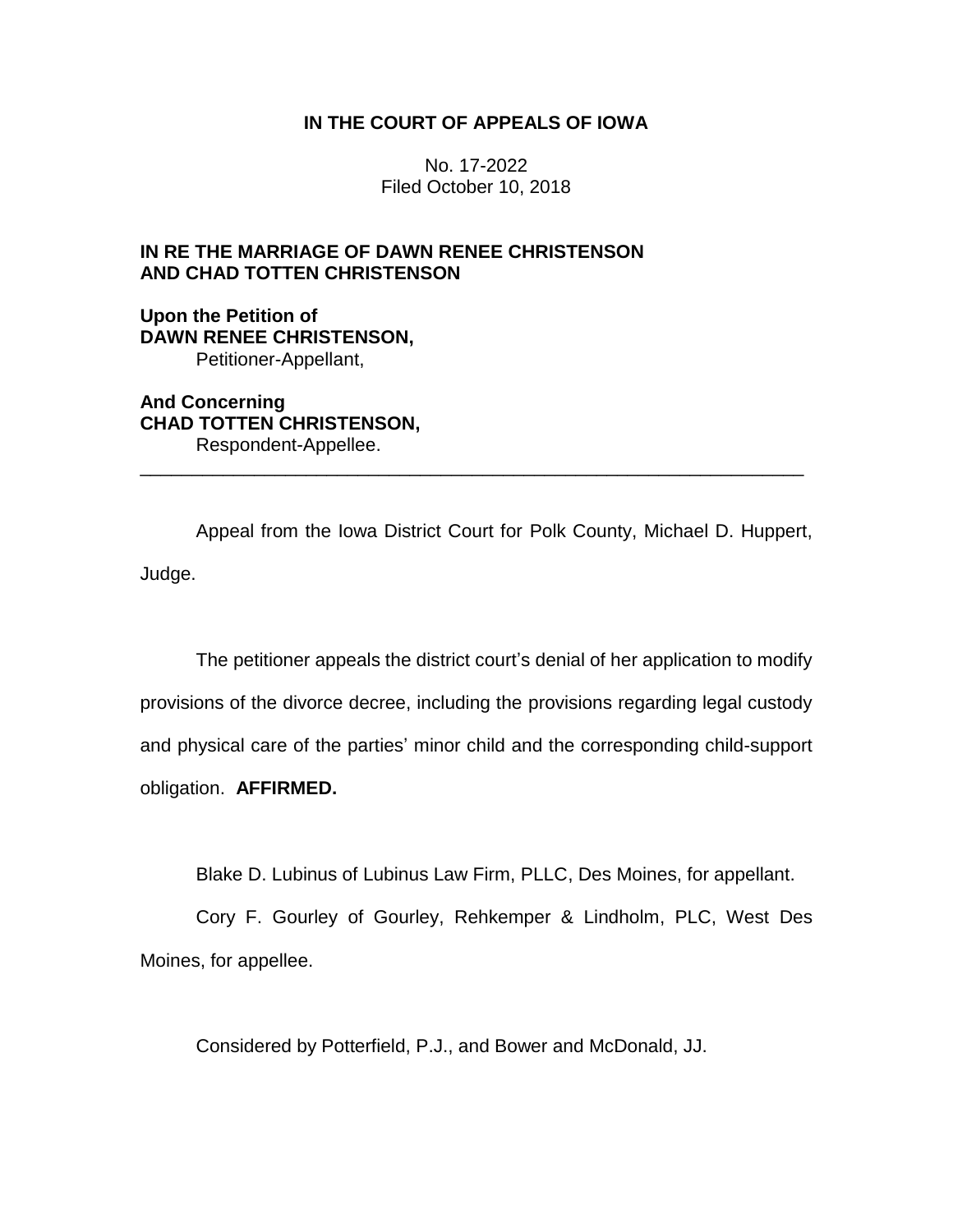### **POTTERFIELD, Presiding Judge.**

Dawn Christenson appeals from the district court's denial of her petition to modify provisions of the decree dissolving her marriage to Chad Christenson. Dawn asked the district court to modify the decree to give her sole legal custody and physical care of the parties' minor child; she also asked the court to modify the child-support obligation accordingly. On appeal, Dawn challenges the district court's denial of her motion for default judgment. Alternatively, she argues the court should have granted her application for modification on the merits because a substantial change in circumstances warranting modification exists and modification is in the minor child's best interests.

### **I. Background Facts and Proceedings.**

Dawn and Chad were married in 1997. They had one child in 1997 and another in 2001 before divorcing in 2006. The dissolution decree provided for the parties to share legal custody of the minor children and for Chad to have the children in his physical care; Dawn was given "reasonable" parenting time with the children.

Dawn filed the application for modification on February 27, 2017. The only child at issue is A.C.—the child born in 2001. Dawn asked the court to modify the decree to give her sole legal custody and physical care of A.C., claiming her and Chad's ability to communicate had broken down to the point it negatively impacted the child. She also alleged that Chad was struggling with substance abuse and, as a result, had picked up a number of criminal charges, including ones for domestic violence against his recent ex-wife and arson.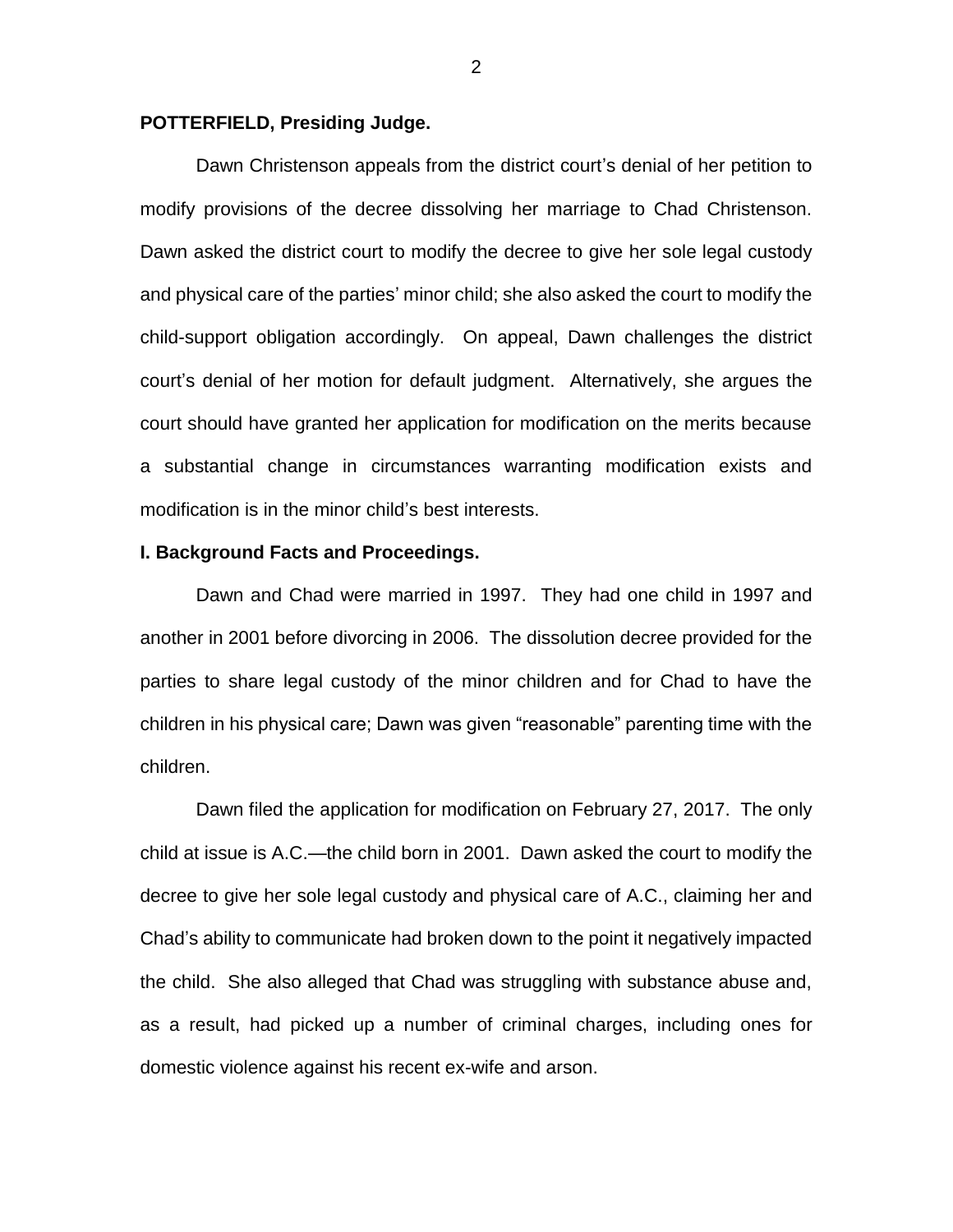On March 6, the court filed an order outlining the "family law case requirements," which advised both parties that whether or not they were represented by an attorney, each was required to attend a "children in the middle" course, provide certain financial information, and file a child support guideline worksheet.

On April 20, Dawn filed a notice of intent to file an application for default judgment as Chad had not filed an answer to her application or any of the required documents.

According to the pretrial order, neither Chad nor an attorney for Chad attended the pretrial conference that took place on April 21. Additionally, Chad had not yet filed an affidavit regarding his financial status, a child support guideline worksheet, or a certificate showing he completed the "children in the middle" course. The court ordered Chad to file "the needed documents within fourteen days" or warned that sanctions may be imposed.

On May 9, Dawn filed an application for entry of a default order modifying the dissolution decree as she had requested. Dawn noted Chad, in addition to not filing an answer to the application for modification, had also failed to comply with the court's order to file the documents required for family law cases.

The district court scheduled a hearing on the motion for default for June 7. Chad attended the hearing and told the court he had not yet filed any documents because he "had a real rough time the last few months, and [he was] slowly getting things back together." He advised the court he would like the opportunity to comply with the order. During the hearing, the court indicated it "thinks that the best practice is always to have cases heard on their merits and not by default." The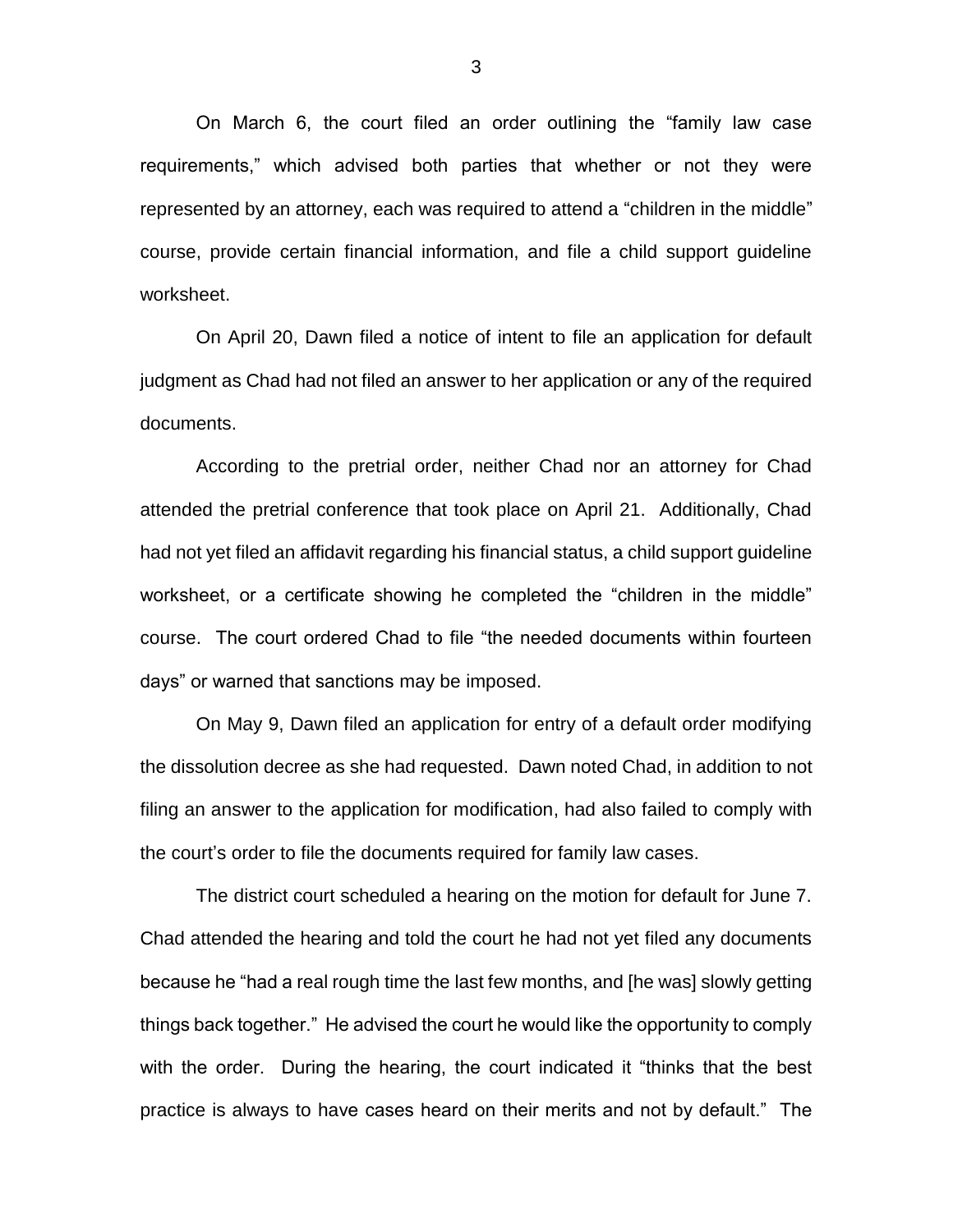court gave Chad twenty-one days to file all of the necessary documents with the court and warned that if he failed to do so, the court would then find him in default.

Chad filed an answer to the application for modification on June 23. Shortly thereafter, he filed a motion to show cause, in which he alleged that Dawn was in violation of the original decree. Chad also filed a motion for writ of habeas corpus. Specifically, Chad alleged that Dawn had been caring for their minor child since February 2017 based on a temporary agreement between the parties and that during that time, she had placed A.C. in a mental-health institution without informing Chad. Chad stated he only learned of it after receiving a phone call from A.C. "begging [Chad] to come get him from an institution in Texas." Chad traveled to Texas to get the child but was told by the institution that due to the temporary agreement placing A.C. in Dawn's care, they could not release the child to him. Chad asked Dawn to return A.C. to his care, but Dawn refused.

The court set a hearing on both Chad's application for rule to show cause and his motion for writ of habeas corpus for August 14, 2017, and ordered Dawn to bring A.C. with her to the hearing, which she did. At the hearing, Dawn introduced into evidence the residential treatment center application she had filled out, which included a narrative she provided the center about A.C. She reported to the center her contact had been extremely limited with both children for years, seeing them only "for approximately eight weeks during the summers and sometimes a few days to a week over Christmas vacation, and one or two spring breaks." She explained she had care of A.C. since February 2017 because Chad called her and told her he was unable to care for him at the time. After she took A.C. to live with her in Kansas—where she was then stationed for her job in the

4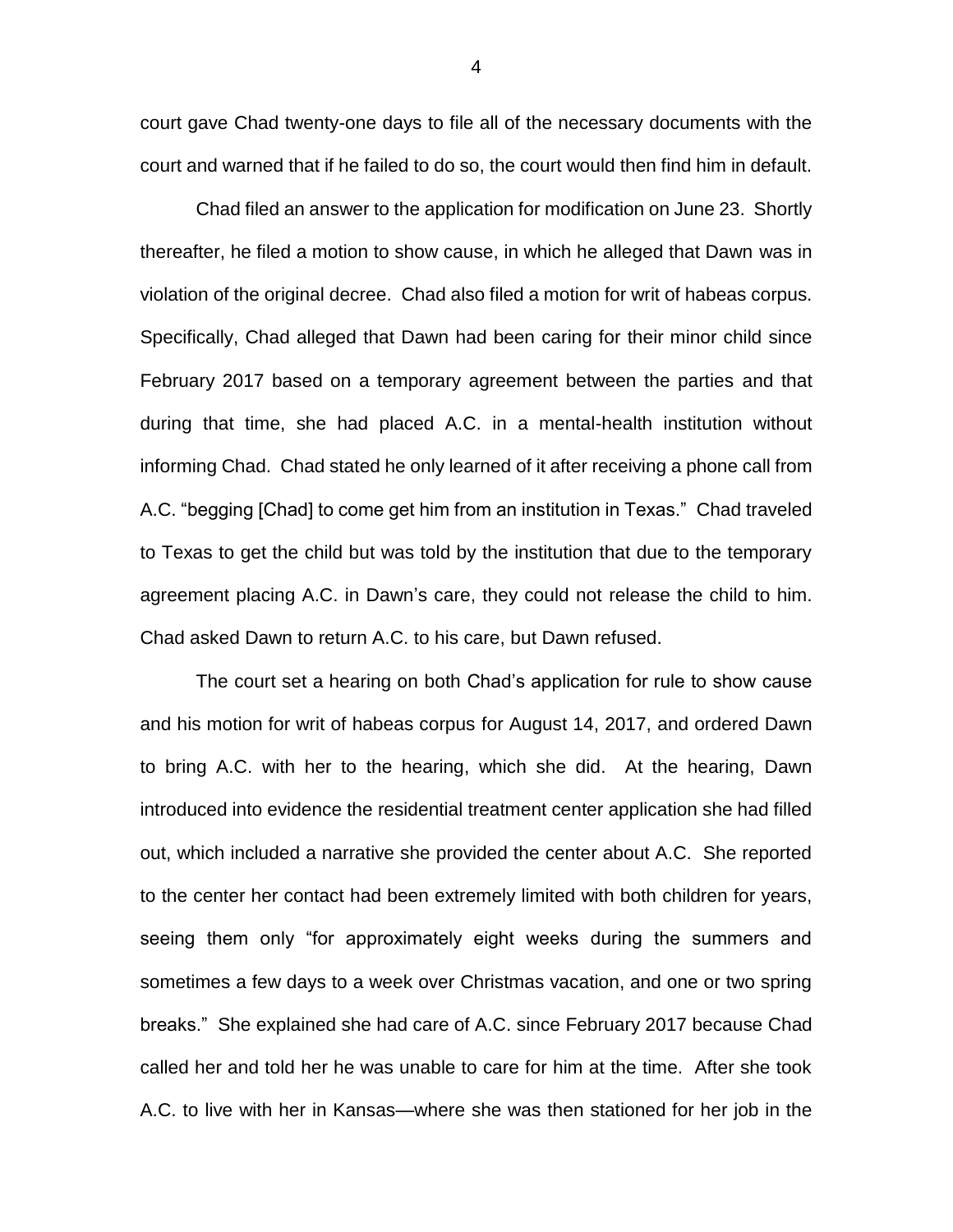military—she learned Chad had a drinking problem, was in the process of getting divorced, and had recently received a number of criminal charges against him, including charges for operating while intoxicated, domestic abuse, and arson. She also reported to the center that A.C. had been "extremely depressed, lethargic, and angry" since moving in with her; she claimed he was lying to her about how he was doing in school and had recently damaged many items in their home. On one occasion, he barricaded himself in a room, where he made "growly/moan noises and pull[ed] his hair . . . and kick[ed] his legs at the wall"; on another occasion, he had an outburst and began hitting his head on the stair railing and doorjamb. In an August 2017 report from the residential treatment facility, the medical director of the facility provided an update, stating in part:

Since his admission, [A.C.] has not displayed any aggressive behaviors towards staff or peers at the facility. He is cooperative and respectful to all members of the staff and immediately complies with staff requests. He denies symptoms of depression and becomes upset when anyone claims he is depressed. He has not identified any additional coping skills since his admission due to his continued belief that he does not need to be in residential treatment. . . . In family sessions with his mother, [A.C.] reports no desire to communicate with his mother. He becomes very hostile towards his mother and has a difficult time regulating his emotions.

Chad testified A.C. had not had any mental-health or behavioral issues before moving in with Dawn. He stated his relationship with A.C. had always been good and that he was now in a better place to resume care of him. He testified he had received a deferred judgment for a number of his charges and was currently serving a one-year probation. As part of that probation, he had to attend treatment for his drinking and refrain from drinking alcohol; he had successfully completed the treatment program.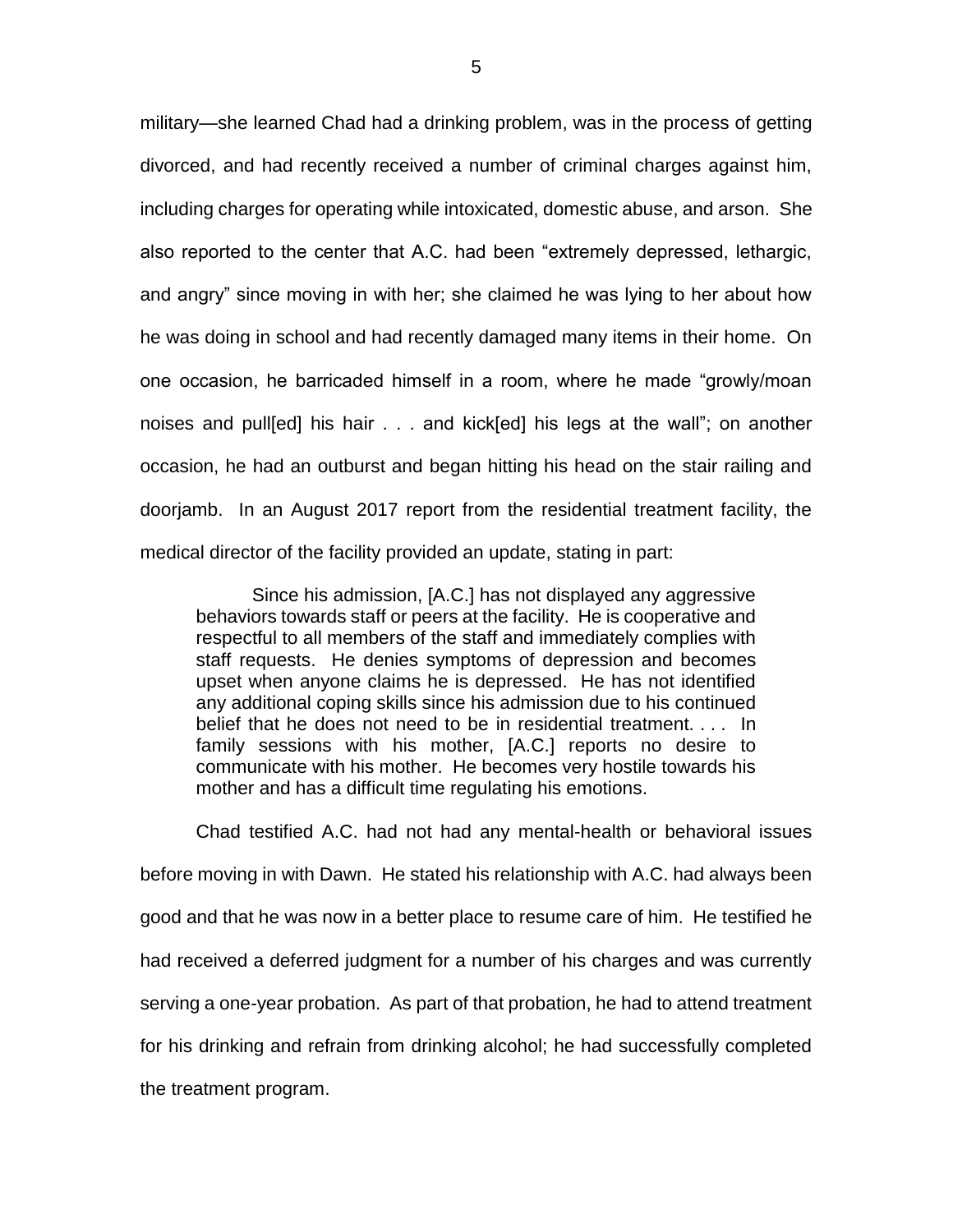During the hearing, the parties, with the aid of the court, came to an agreement that A.C. would return to Iowa to live with Chad pending the court's determination on the application for modification. In its written order filed after the hearing, the court stated, in part:

The parties, in consultation with the court, agreed to a plan that would allow A.C. to return to Chad's physical care. First, the parties agreed that A.C. would be taken for an evaluation by a doctor in the Des Moines area. Second, Chad agreed to comply with any recommendations made under that evaluation, whether it be continued inpatient treatment or some form of outpatient treatment. This would allow A.C. the opportunity to return to Chad's care and begin school back in Iowa. Additionally, [the older brother] agreed to return to [living with the father] to assist in monitoring A.C. [The older brother] has a good relationship with A.C. and is regarded by both parents as a reliable person to help ensure a smooth transition.

There were other factors that assisted the court in accepting this agreement. First, A.C. had not shown the same type of behaviors while in Chad's care that he showed while living with Dawn. This may not have anything to do with Dawn, but rather A.C.'s frustration with being moved to a different state and away from his school and friends. Second, Chad has concluded his divorce and resolved his criminal charges by accepting a plea that resulted in one year probation. He has been successful on probation and is no longer consuming alcohol. He has good employment and was living alone in his own residence at the time of the hearing. Third, while A.C. has not been discharged from the Texas facility, he has not had any aggressive behaviors toward peers or staff and the parties are not concerned about acts of self-harm. It is not abundantly clear why continued inpatient treatment is needed after several weeks of treatment, and a follow-up evaluation will help identify A.C.'s current mental health needs. Based on all of these facts, the court believes there to be a high likelihood that implementation of the agreement would benefit A.C.

It will be important for Chad to comply with this order and all recommendations by A.C.'s providers in the Des Moines area. Dawn has filed a modification action that is pending. Any failure to comply may be considered by the court at the time the modification is adjudicated. Chad is required to keep Dawn apprised of A.C.'s condition and treatment. It is clear their communication has not been great in the past, but it will be critical to have good communication in light of A.C.'s diagnoses.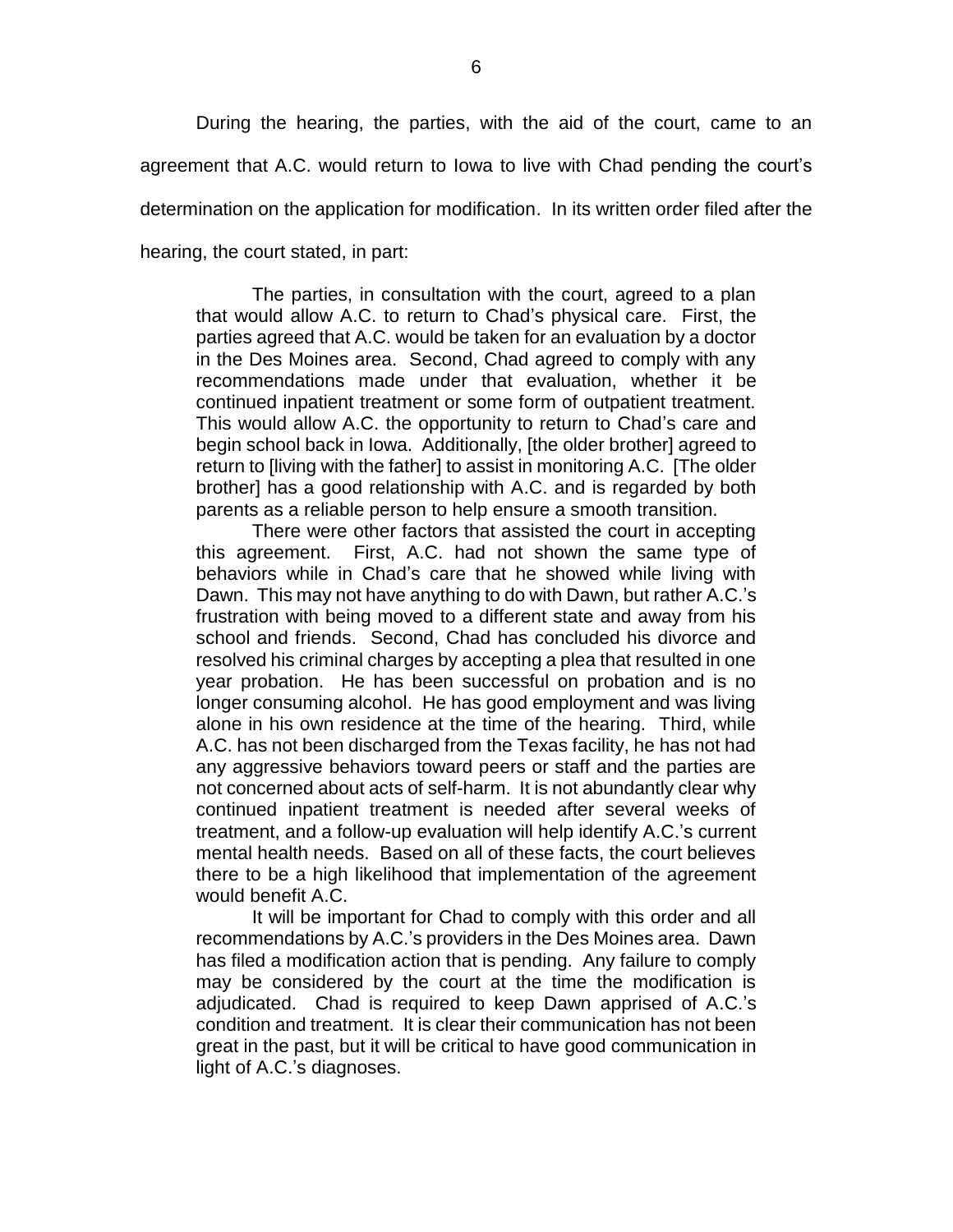The application for modification was tried to the court on November 1. Dawn testified about her career in the military, including that she had been stationed outside the country a number of times since the parties' divorce; she never lived in the same state as the children after the divorce. At the time of trial, she had just recently been stationed in Texas. Dawn had always considered her relationship with A.C. to be good, even though she did not get to spend much time with him. Their relationship deteriorated, with A.C. growing more hostile and distant, after Chad sent A.C. to live with her in February. Dawn testified having A.C. in her care originally went well, but then he "had a bit of a breakdown, and he started becoming destructive and violent in [her] home." According to Dawn, she then decided to place A.C. in an inpatient treatment facility at the recommendation of a licensed family therapist. Although Dawn was living in Kansas, she placed A.C. in a treatment facility in Texas. At the time Dawn placed A.C. in Texas, she was not aware she would be stationed there soon. The treatment facility diagnosed A.C. with severe recurrent major depressive disorder and oppositional defiance disorder.

During her testimony, Dawn conceded that A.C. was very angry with her and that she understood the anger was not likely to be solved by again removing A.C. from Iowa and requiring him to move to Texas, but she testified she believed it was in his best interests because she could provide a safe, stable home and would make sure he received any mental-health counseling that was necessary.

Chad testified he had taken A.C. to a local hospital to have him evaluated for treatment following the court's August order, but the hospital would not evaluate A.C. because he did not have an emergent situation. The paperwork from the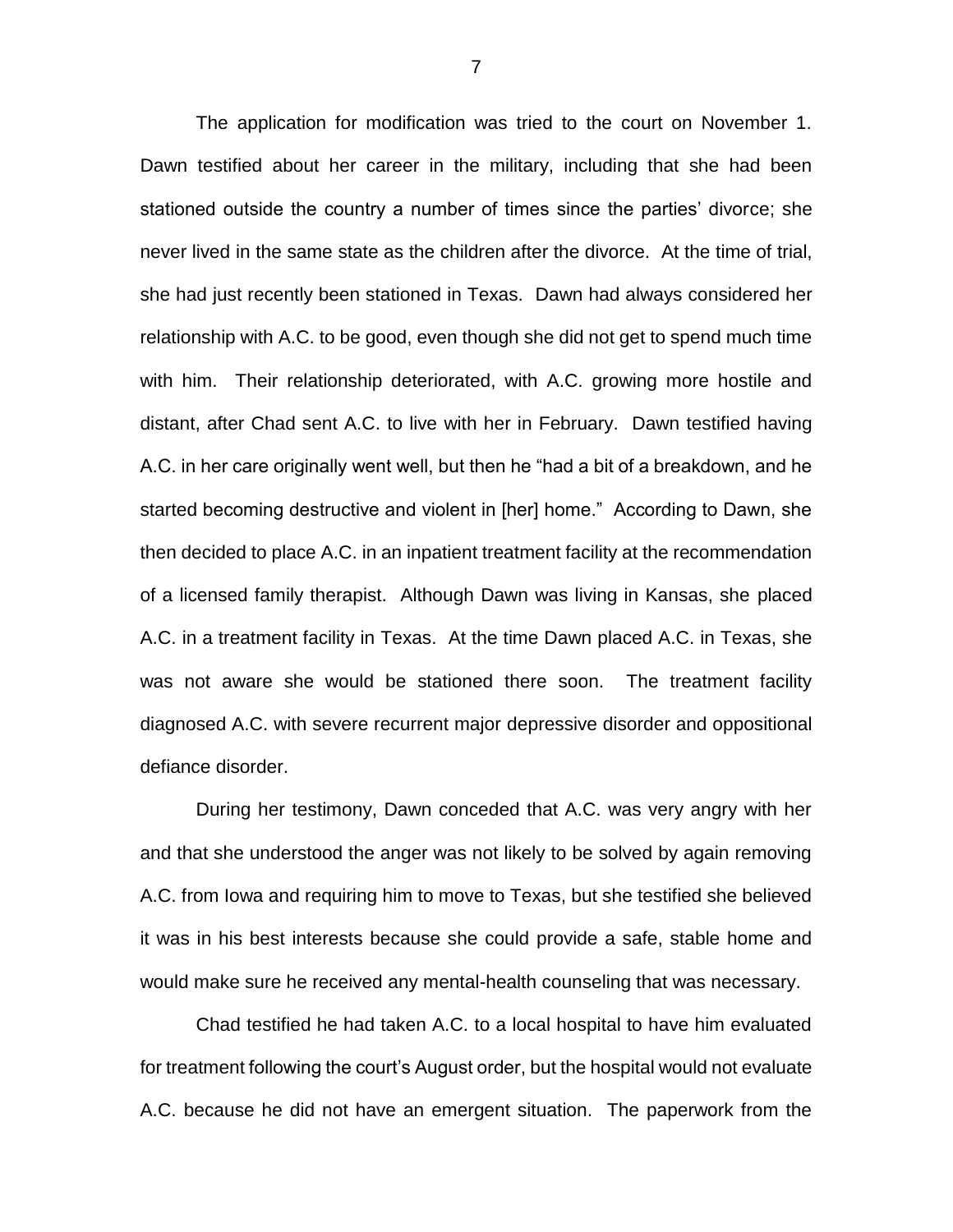hospital showed that it referred Chad and A.C. to a local provider to have the evaluation completed, but Chad failed to follow through. Chad admitted during his testimony that he had begun consuming alcohol again at times. He also testified that A.C. was doing well in his care, stating A.C. was doing well in school in Iowa and had not exhibited any signs of depression or aggression.

The older brother also testified; he had moved back into Chad's home following the August 2017 court order returning A.C. to Iowa. He stated that when confronted with the prospect of having to return to Dawn's care, A.C. had "a lot of anger. . . . There's been a little of bit denial but mostly just anger." He believed that A.C.'s anger was generally directed at Dawn. The older brother believed A.C. was doing well in school in Iowa and that the situation in Chad's home had improved since August 2016. When asked about concerns he had, the brother expressed concerns regarding A.C. living with either parent. In regard to Dawn, the brother expressed "concern[] that [A.C.] would become too angry to function again" In regard to Chad, the brother stated, "I know he'd be happier in Iowa, but I don't know that if it's the best place for him" due to "[t]he continued evidence of alcoholism" in Chad's home. The brother indicated he was unsure if he had seen Chad intoxicated since he moved back into the home but noted that he had seen liquor bottles in the home.

After the close of evidence, the court ruled from the bench, stating in part:

I am fairly well convinced that if [Dawn] were to be awarded physical care in this case, there would be an almost immediate resumption of the animosity and conflict that plagued the household once [A.C.] voluntarily went to live with her in February or March of this year. I am sure that there would be an effort to obtain similar treatment than what would have been similar treatment comparable to what was afforded him when he was living initially in Kansas and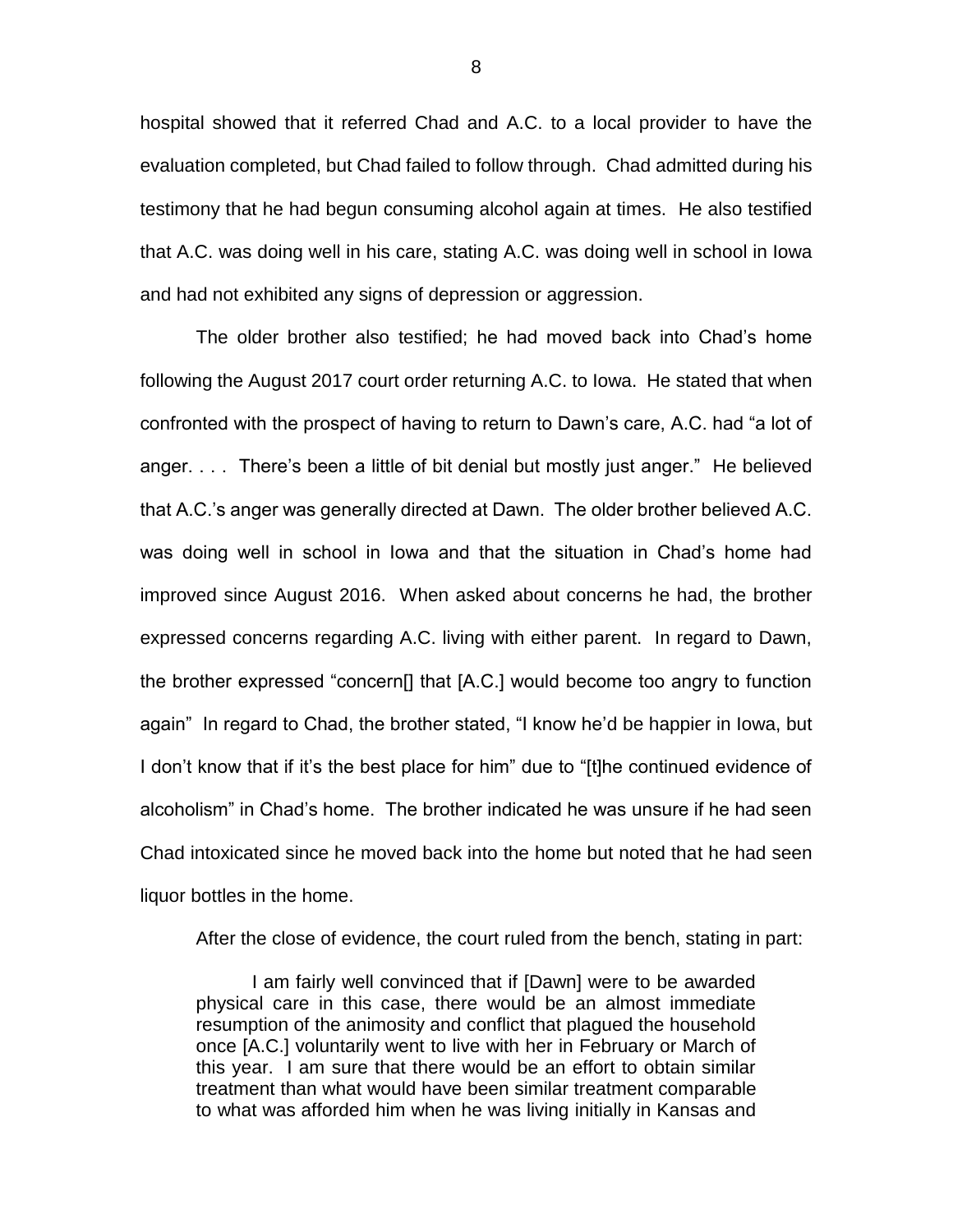then ultimately in Texas. I don't have a good sense as to the therapeutic value of that treatment.

It's concerning, as I think it was to [the court hearing the motions to show cause and for writ of habeas corpus], that the child was in an inpatient setting for an extended period of time, really receiving, from what I could tell from the limited documentation, very little of anything that would constitute treatment or progress toward some sort of goal.

And then I think it's a fair assessment that the problems that prompted the treatment were not pre-existing but more related to the change in custody and this long-standing animosity between him and his mother, the sources of which I can't begin to delve into because they go far beyond the record in this case. So that's the one side of it. Sending the child to live with his mother, we have an idea as to what that's going to look like because we saw it unfold in the spring of this year.

On the other hand, [Chad], you've not done yourself any favors in this case, I'll be honest with you. [The court], I thought, was fairly clear in what [it] expected of you in the interim while this case was pending. And you just dropped the ball. There's no other way to say it. You had some pretty lame excuses up here. Whatever was going on, it just wasn't going to happen as far as you were concerned. And that's—that's not what I would want to see happen by someone who claims that their continued parenting for a child would be in that child's best interest when the one thing they're asked to do in the course of a court proceeding they don't follow up on.

So bottom line is this is a difficult decision. So what I have to look at is what is the upside of having this young man continue to live with [Chad]. I don't have much in that regard either. I've been told he's doing well in school. I don't have any records of that.

I really don't have much beyond that except for the report of his older brother who has been tasked with a difficult job, a job a sibling, frankly, shouldn't have if the parents were doing their jobs appropriately. But I think it's one he is trying to discharge in good faith. And I found his testimony to be credible in that regard both as concerns, frankly, [Chad], your shortcomings as far as continuing to struggle with alcohol, but more importantly the fact that his brother [A.C.] is doing okay in terms of school, et cetera, and the things that you would expect a 16-year-old to be doing at this time of their life.

So while, [Chad], you've disappointed the Court in terms of your reluctance to follow through with the Court's direction, I am not convinced that the best thing for this child right now is to have him go back to Texas to live with [Dawn]. I am convinced that it would be better for the relatively short duration that remains of his minority, couple years, that he continue to live up here with his father. Hopefully with the continued oversight of his brother, and, [Chad], I hope with little better work out of you, frankly. But at this point I don't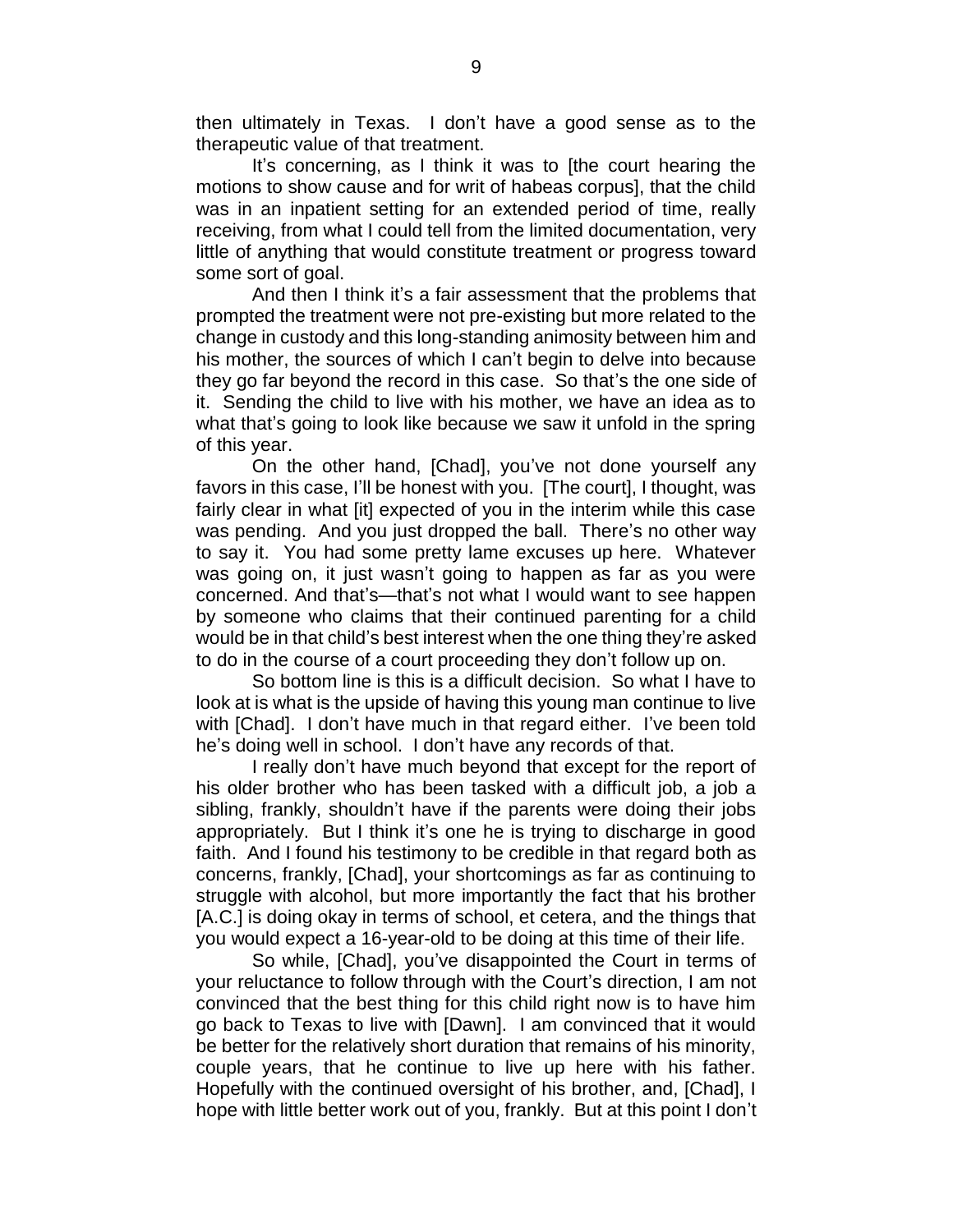believe that it would be in the child's best interest to change physical care at this late stage.

I can appreciate your concerns, [Dawn], but I think a lot of them are resulting of what occurred once he got in your care and not things that developed prior to that transfer. And I don't want to repeat that again for him. And I am convinced it would occur if that were to happen.

So my ruling is that the petitioner has failed to establish sufficient grounds to modify either the legal custodial arrangement or the physical care arrangements in this decree, and that the requested modification would not be in the child's best interest.

Dawn appeals.<sup>1</sup>

### **II. Standard of Review.**

"A decision to grant or deny a motion for default judgment rests in the sound

discretion of the trial court." *Jack v. P & A Farms, Ltd.*, 822 N.W.2d 511, 515 (Iowa

2012) (citation omitted). We will only reverse the court's decision if its discretion

has been abused. *Id.*

We review de novo the proceedings for the modification of child custody. *In* 

*re Marriage of Whalen*, 569 N.W.2d 626, 628 (Iowa Ct. App. 1997).

## **III. Discussion.**

 $\overline{a}$ 

## **A. Default Judgment.**

Dawn maintains the district court should have granted her application for default judgment. Dawn concedes that the "general policy in this jurisdiction has been to allow trial on the merits." *Whatff v. Iowa Methodist Hosp.*, 219 N.W.2d 18, 21 (Iowa 1974). But she maintains default should have been entered here because Chad failed to establish "good cause" for his late answer and never filed

<sup>1</sup> Chad has not filed an appellate brief nor a written statement waiving the brief. *See* Iowa R. App. P. 6.901(1)(b).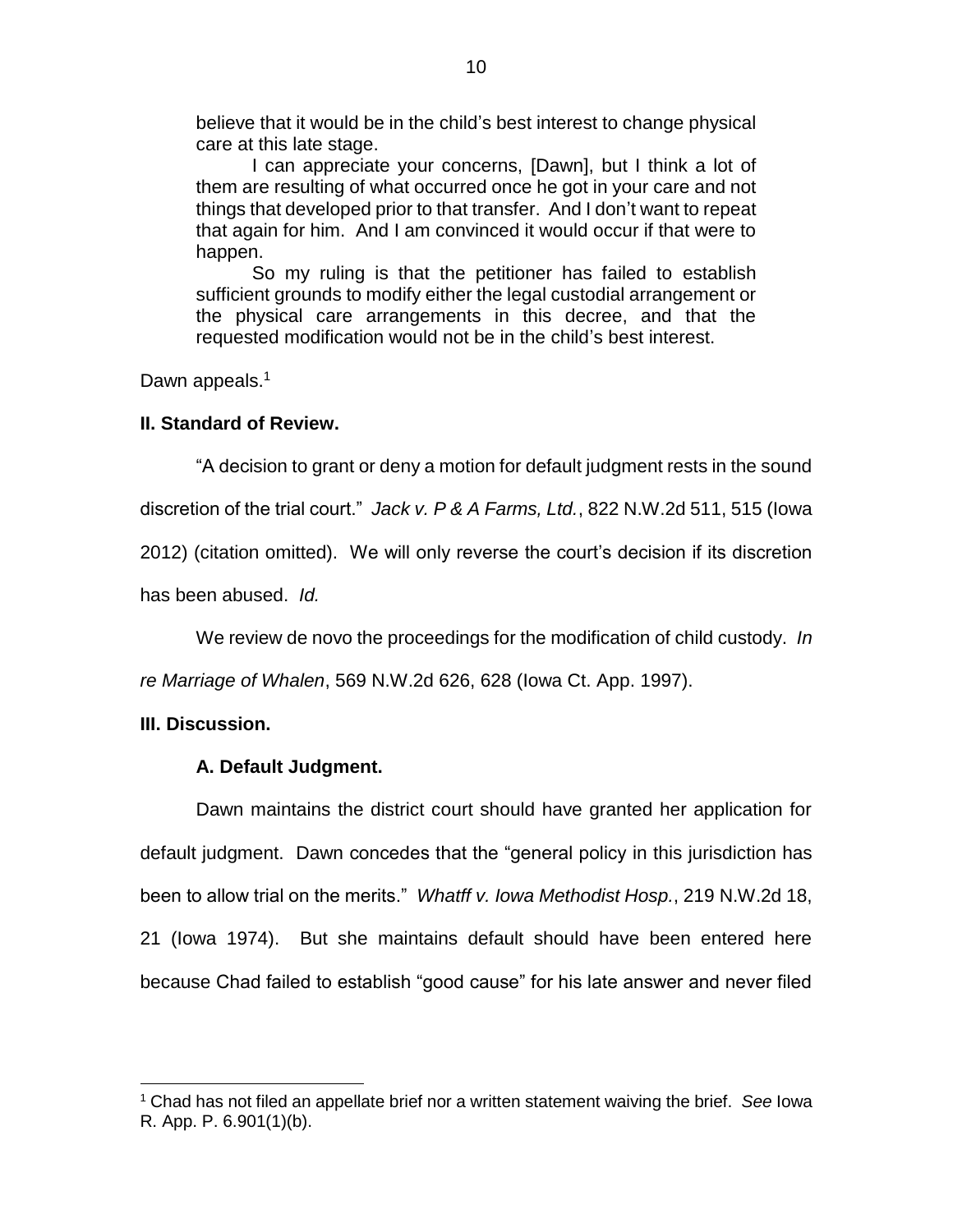the necessary documents for the family law case. She also claims Chad was given special treatment as a pro se litigant.

We agree with Dawn that Chad was in default when she filed her motion for default judgment. However, because it is generally disfavored to take an action that prevents a trial on the merits, and because dismissal and default judgment do just that, "the range of trial court's discretion to impose such sanctions is narrow." *In re Marriage of Williams*, 595 N.W.2d 126, 129 (Iowa 1999) (citation omitted). Additionally, in matters involving custody of children, the district court has the extra burden of ensuring that the action it takes—even when granting a default judgment—is in the best interests of the child at issue. *See Fenton v. Webb*, 705 N.W.2d 323, 326–27 (Iowa Ct. App. 2005) (reversing the district court's entry of a default judgment because the court made a custody determination without evidence to warrant the judgment; "the court should have entertained evidence relating to the best interests of the child" because "[a] child does not lose his or her rights because a parent fails to comply with court rules").

While Dawn has established that default judgment as a sanction may have been appropriate, "in an action for custody, the court's ultimate ruling must be governed by the child's best interests—not a sanction." *Carmichael v. Philpott*, No. 17-0124, 2018 WL 739275, at \*3 (Iowa Ct. App. Feb. 7, 2018). Under these circumstances, we cannot say the district court abused its discretion in denying her application for default.

### **B. Merits.**

Dawn maintains the district court should have granted her application to modify the physical-care provision of the dissolution decree to place A.C. in her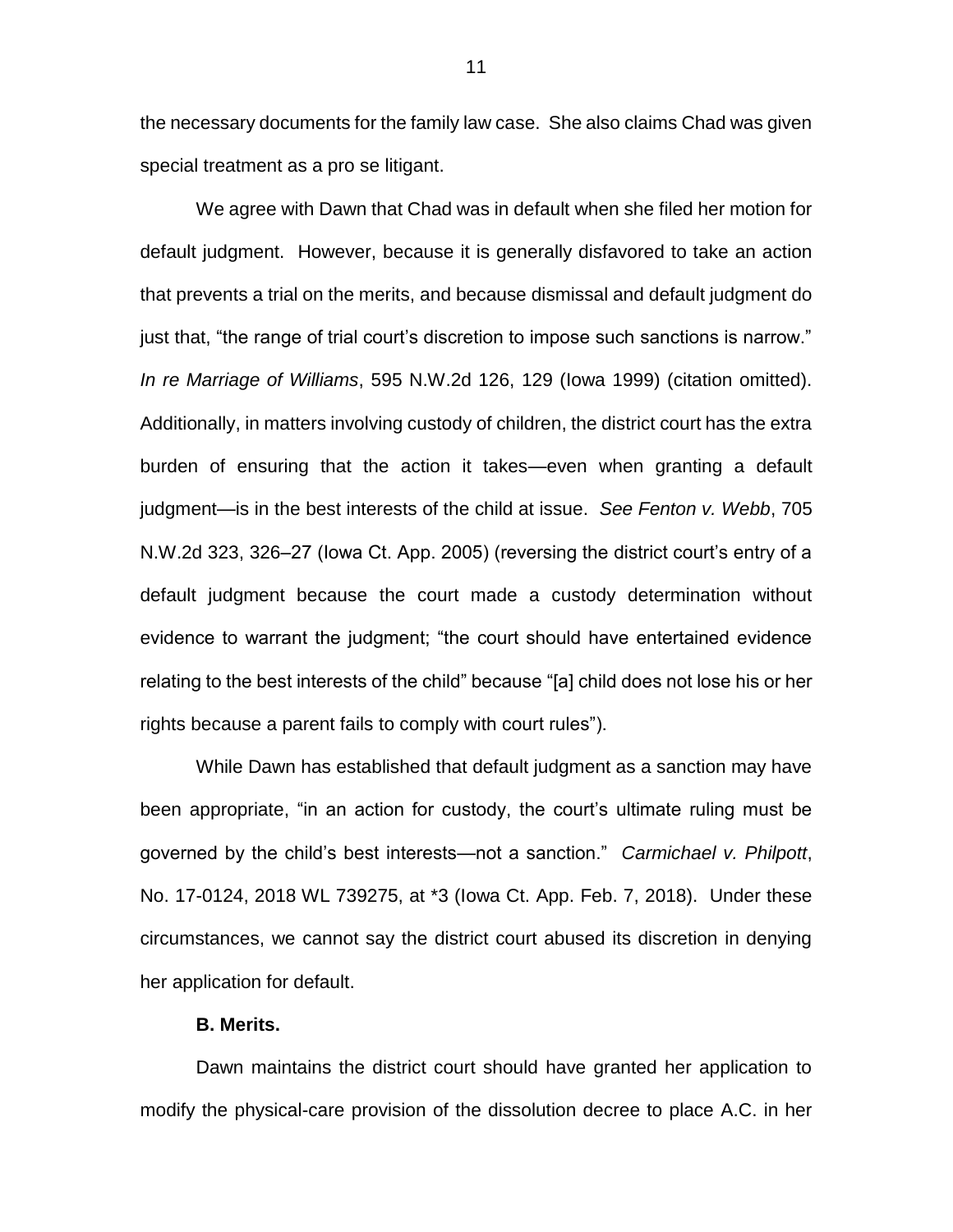physical care. To be successful, Dawn has the burden to establish, by a preponderance of the evidence, a substantial change in circumstances justifying her requested modification. *See In re Marriage of Thielges*, 623 N.W.2d 232, 235 (Iowa 2000). She must also prove she can minister more effectively to A.C.'s wellbeing than Chad is able. *See id.* This is a heavy burden, as we are ultimately guided by the principle "that once custody of [a] child[] has been fixed it should be disturbed only for the most cogent of reasons." *Id.* (citation omitted).

We agree with Dawn that a substantial change in circumstances exists. Several years after the parties' 2006 divorce, Chad developed a drinking problem and incurred a number of criminal charges—some as a direct result of his abuse of alcohol and others more tangentially related. One such incident—which resulted in Chad being charged with arson, a class "B" felony—involved Chad throwing pillows on the top of the stove and lighting them on fire, while A.C. and Chad's recent ex-wife were in the home. While Chad had dealt with the criminal charges entering guilty pleas to reduced charges and ultimately receiving deferred judgments—he was still on probation at the time of the modification trial and appeared to continue to struggle with alcohol, despite the fact he had successfully completed substance-abuse treatment.

However, we cannot find that Dawn is able to more effectively minister to A.C.'s wellbeing. We acknowledge Chad's failure to follow through with court orders in this case; he failed to file a number of required documents and, even more importantly, failed to follow through with obtaining a psychological evaluation of A.C. We also have concerns Chad is continuing to drink alcohol. However, as the district court did, we note that A.C.'s angry outbursts and issues in school did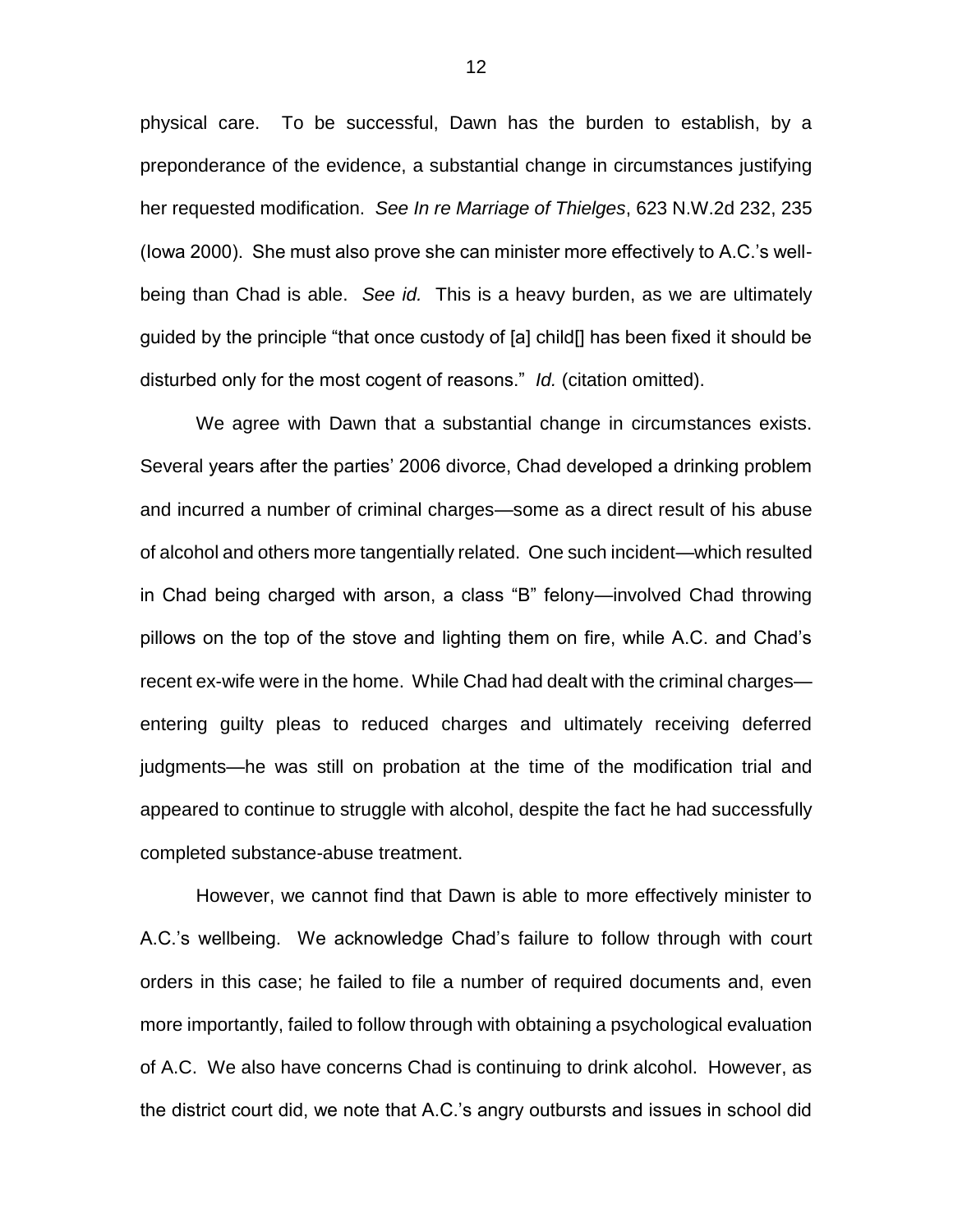not begin until he was sent to live with Dawn. We are not suggesting Dawn is at fault, but it seems A.C.'s struggles were magnified when he was forced to move in with a mother he has seen only sporadically since early childhood<sup>2</sup> and who lives several states away from his friends and older brother—to whom A.C. is especially close. In reaching this decision, we credit the older brother's testimony that A.C.'s issues—as described by Dawn—did not continue after A.C. was returned to Chad's home in Iowa in August 2017. Additionally, A.C. was sixteen and in his junior year of high school at the time of the modification trial; we cannot say uprooting A.C. at this point in his life is in his best interests. While Dawn has established she is prepared to care for and support A.C., in determining which is the better placement for A.C., we have to consider the characteristics of the specific child at issue, "including [his] age, maturity, mental and physical health." *See In re Marriage of Winters*, 223 N.W.2d 165, 166 (Iowa 1974). Having done that here, we agree with the district court that Dawn's request to modify the physical-care arrangement should be denied. $3$ 

For the same reasons, we decline Dawn's request to grant her sole legal custody of A.C. *See In re Marriage of Morrison*, No. 16-0886, 2017 WL 936152, at \*4 (Iowa Ct. App. Mar. 8, 2017) ("To modify an award of joint legal custody to sole custody, the applying party must prove by a preponderance of the evidence that there has been a material and substantial change in circumstances that it

 $\overline{a}$ 

 $2$  Dawn initially filed for dissolution in April 2005, when A.C. was three years old. At the time, Dawn was living in Maryland, where she was stationed for work, and Chad and the children resided in Iowa. Dawn testified at the modification trial that Chad had moved with the children to Iowa in "late 2004," while she remained living in Maryland.

<sup>&</sup>lt;sup>3</sup> Because we do not modify the physical-care determination, we need not reach Dawn's request to modify her child-support obligation accordingly.